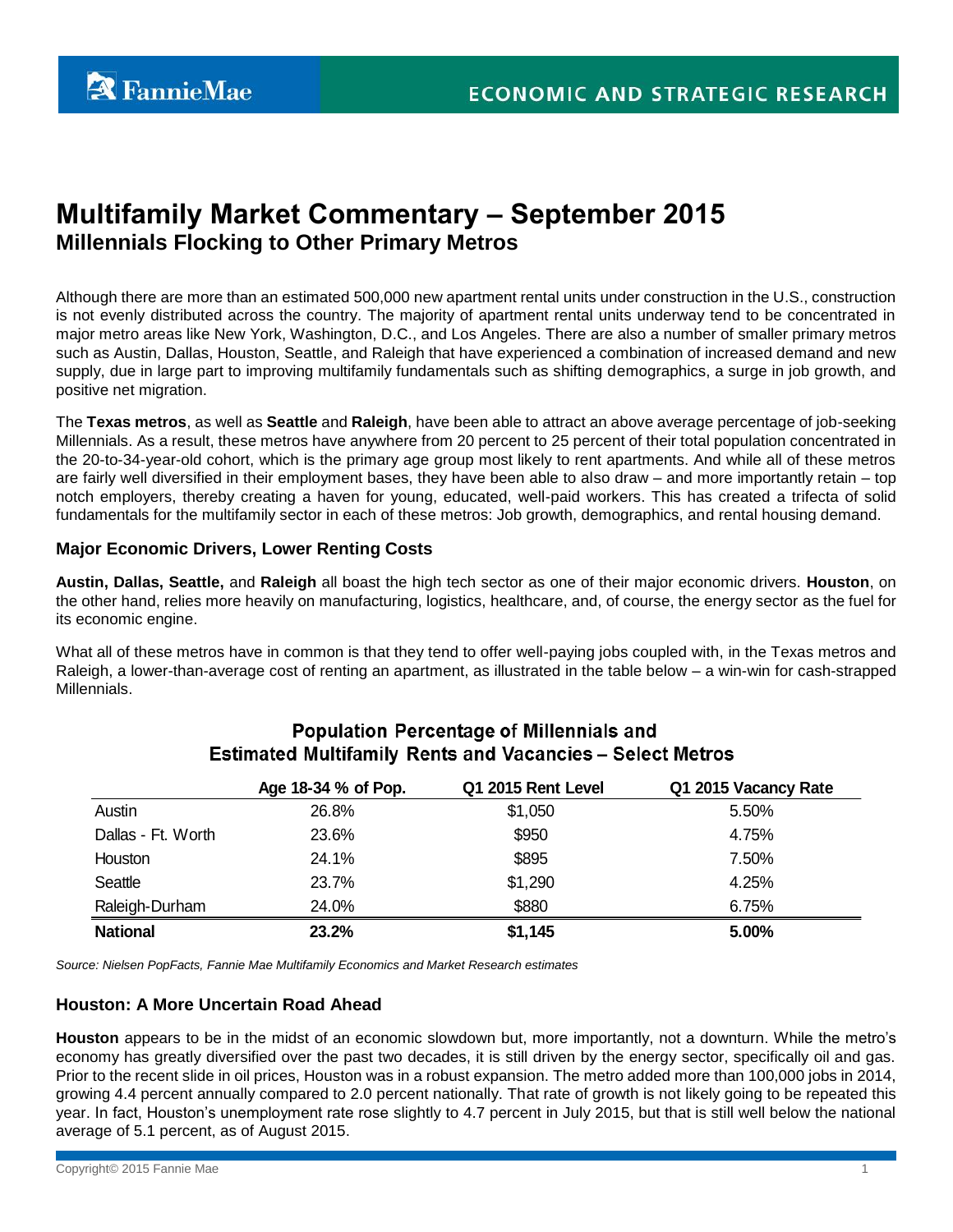As a result, Houston's apartment market is likely poised for a period of easing. Vacancies are now at an estimated 7.5 percent, down from an estimated 11.5 percent in 2010, but are expected to move upward due to new upcoming supply and the weaker job market. There are an estimated 20,000 apartment rental units underway, most of which are expected to come online this year – just as job growth has slowed. Indeed, Moody's Analytics is projecting job growth could be 1.9 percent this year and 1.7 percent in 2016. While the metro is not as dependent on oil as it once was, much of the exceptional recent growth in the area can be tied back to demand from the energy sector. Instead, it is likely to be the healthcare and education sectors that should help lead short-term future job growth in Houston.

## **Dallas: More High-Tech, Less Energy Reliance**

The **Dallas-Fort Worth** metro is in full-blown expansion driven by healthy fundamentals, strong net migration trends, a diversified economy, and above average job growth. The metro's job growth was an enviable 4.0 percent last year. The financial services sector is a positive presence within the metro, as well as the professional, transportation, and hospitality services sectors.

Apartment supply in the Dallas-Fort Worth metro area is expected to continue to thrive over the short term, with more than 14,000 units underway. In fact, the robust growth in new supply should not present much of an issue. The prime renter cohort is expected to expand by 9.0 percent over the next few years. The combination of a relatively young demographic, a healthy economy, and strong job growth is likely to continue to keep rental housing demand high through 2017.

## **Austin: High Tech is in the Driver's Seat**

**Austin** is nearing full employment. Jobs grew at a rate of 4.2 percent last year, well above the national rate, and unemployment remains well below the national rate. Austin is likely on track to add more than 50,000 new jobs over the next three years. Healthy job growth and economic fundamentals are being reflected in continuing strong multifamily fundamentals – for now. At an estimated 5.5 percent, multifamily vacancies are still low and concessions are virtually nonexistent. However, an estimated 15,200 units are underway – quite a bit for a metro with an inventory of fewer than 200,000 multifamily units.

Exceptional job growth over the next five years is expected to continue bringing new residents – who will need housing – to Austin. In addition, Austin is home to seven colleges and universities, including the flagship University of Texas. Many local college students choose to call the metro home after graduation, giving it the largest 20-34 year-old cohort in the nation at nearly 27.0 percent compared to the national average of 23.0 percent.

Nevertheless, with nearly 13,000 units set to deliver this year alone, even with strong job growth vacancies will likely trend up. A substantial increase in supply is expected in the South and Downtown submarkets, and the expectation is that local vacancy levels will climb. However, given that Austin started 2015 with a vacancy rate at slightly more than 5.0 percent, the multifamily sector here is expected to hold steady into 2016.

## **Raleigh: No Brain Drain Here**

**Raleigh** is another metro that draws upon its local universities to attract and retain its highly educated workforce. Jobs grew at more than 3.0 percent last year, well above the national average. More importantly, it is expected that the Raleigh/Durham metro could see an additional 25,000 new jobs this year. In addition, Raleigh's population is forecasted to grow at a steady pace of more than 2.0 percent annually over the next 18 months.

The metro's good economic fundamentals have not gone unnoticed by multifamily developers. A substantial amount of new rentals – more than 8,000 units – were delivered in 2014, with another 5,500 expected to complete and come online this year. However, given the historically low vacancy rates, Raleigh's rental market conditions eased late last year, rather than softening substantially. Despite the amount of new supply expected, anticipated steady job growth is likely to keep the rental market stable over the short-term.